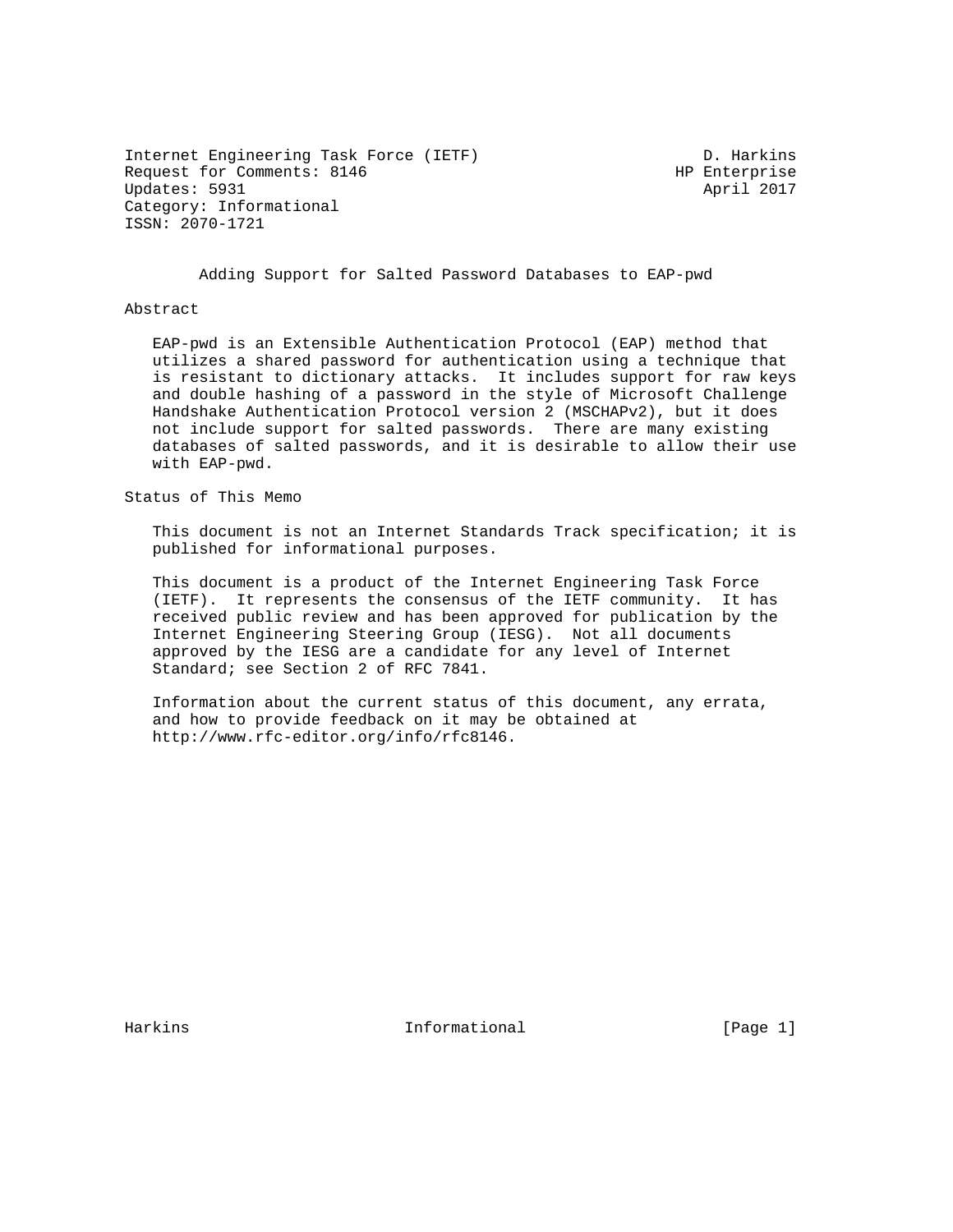## Copyright Notice

 Copyright (c) 2017 IETF Trust and the persons identified as the document authors. All rights reserved.

 This document is subject to BCP 78 and the IETF Trust's Legal Provisions Relating to IETF Documents (http://trustee.ietf.org/license-info) in effect on the date of

 publication of this document. Please review these documents carefully, as they describe your rights and restrictions with respect to this document. Code Components extracted from this document must include Simplified BSD License text as described in Section 4.e of the Trust Legal Provisions and are provided without warranty as described in the Simplified BSD License.

### Table of Contents

| $\mathcal{R}$ |  |
|---------------|--|
|               |  |
|               |  |
|               |  |
|               |  |
|               |  |
|               |  |

Harkins **Informational Informational** [Page 2]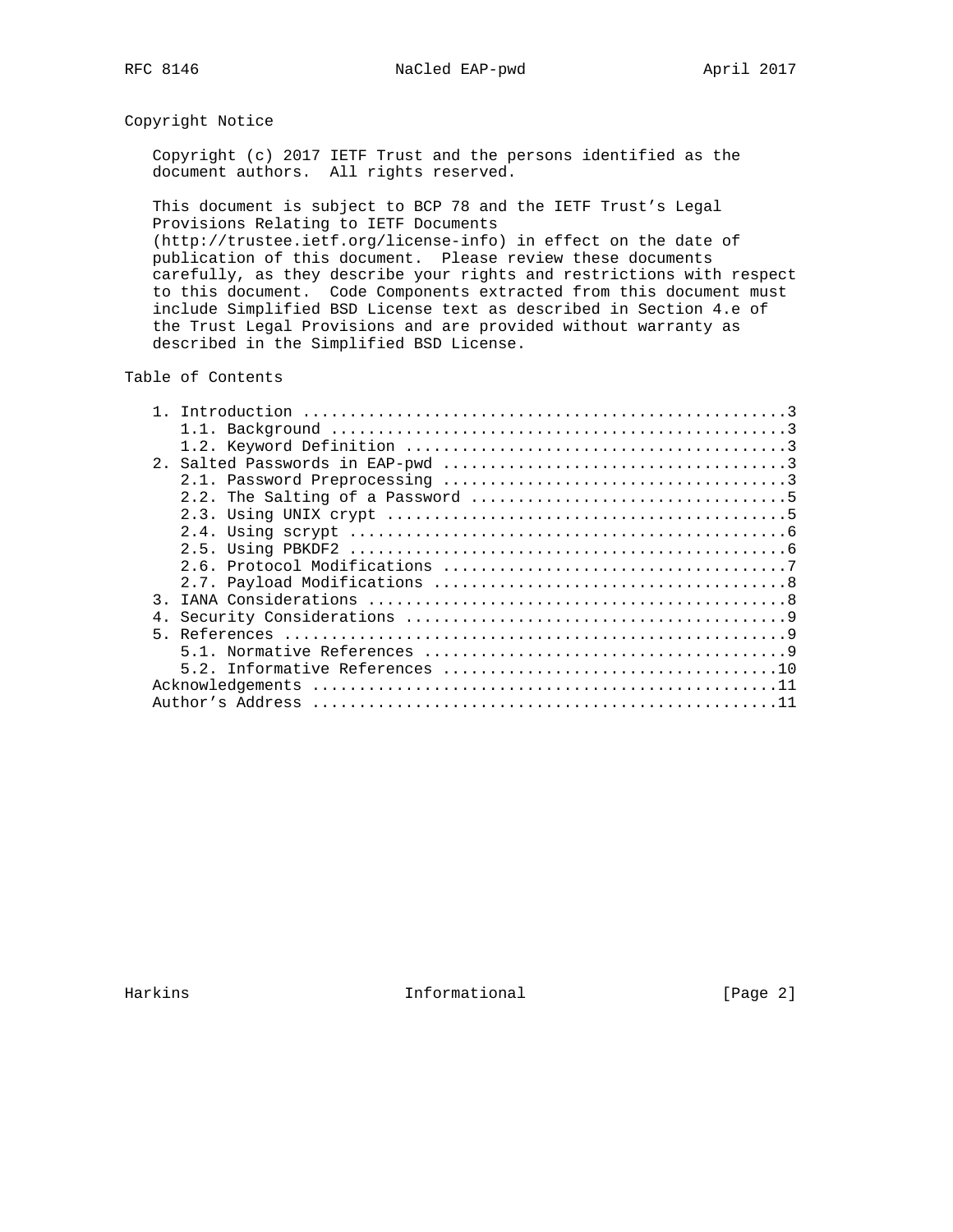# 1. Introduction

### 1.1. Background

 Databases of stored passwords present an attractive target for attack -- get access to the database, learn the passwords. To confound such attacks, a random "salt" was hashed with the password and the resulting digest stored, along with the salt, instead of the raw password. This has the effect of randomizing the password; even if two, distinct users have chosen the same password, the stored, and salted, password will be different. It also requires an adversary who has compromised the security of the stored database to launch a dictionary attack per entry to recover passwords.

 Dictionary attacks, especially using custom hardware, represent real world attacks and merely salting a password is insufficient to protect a password database. To address these attacks, a sequential memory hard function, such as described in [RFC7914], is used.

 While salting a password database is not sufficient to deal with many real-world attacks, the historic popularity of password salting means there are a large number of such databases deployed, and EAP-pwd needs to be able to support them. In addition, EAP-pwd needs to be able to support databases using more modern sequential memory hard functions for protection.

 EAP-pwd imposes an additional security requirement on a database of salted passwords that otherwise would not exist, see Section 4.

#### 1.2. Keyword Definition

 The key words "MUST", "MUST NOT", "REQUIRED", "SHALL", "SHALL NOT", "SHOULD", "SHOULD NOT", "RECOMMENDED", "MAY", and "OPTIONAL" in this document are to be interpreted as described in [RFC2119].

- 2. Salted Passwords in EAP-pwd
- 2.1. Password Preprocessing

 EAP-pwd is based on the "dragonfly" Password-Authenticated Key Exchange (PAKE) -- see [RFC7664]. This is a balanced PAKE and requires that each party to the protocol obtain an identical representation of a processed password (see Section 4). Therefore, salting of a password is treated as an additional password preprocessing technique of EAP-pwd. The salt and digest to use are conveyed to the peer by the server, and the password is processed prior to fixing the password element (see Section 2.8.3 of [RFC5931]).

Harkins 1nformational [Page 3]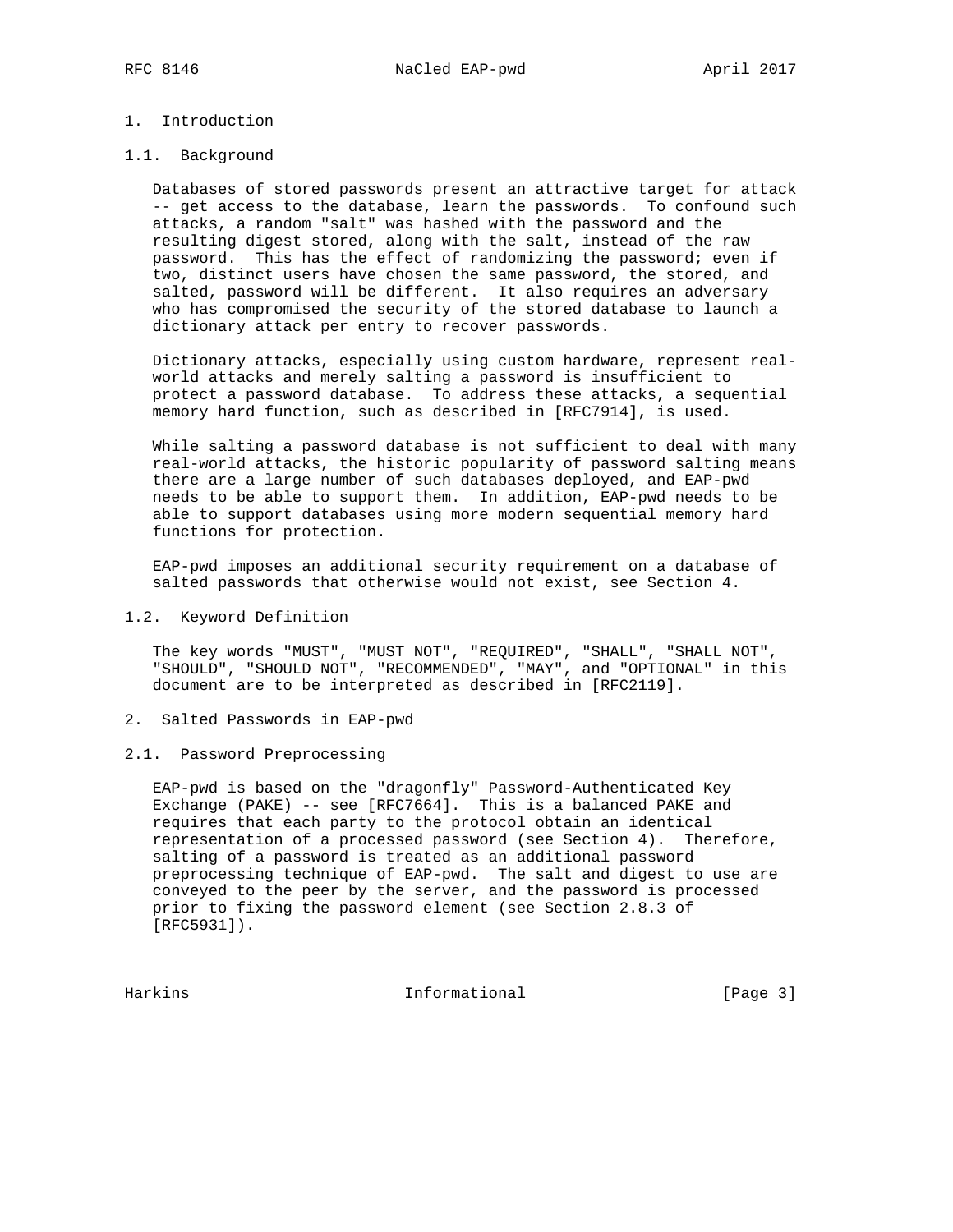This memo defines eight (8) new password preprocessing techniques for EAP-pwd:

- o 0x03: a random salt with SHA-1
- o 0x04: a random salt with SHA-256
- o 0x05: a random salt with SHA-512
- o 0x06: UNIX crypt()
- o 0x07: scrypt
- o 0x08: PBKDF2 with SHA-256
- o 0x09: PBKDF2 with SHA-512
- o 0x0A: SASLprep then a random salt with SHA-1
- o 0x0B: SASLprep then a random salt with SHA-256
- o 0x0C: SASLprep then a random salt with SHA-512
- o 0x0D: SASLprep then UNIX crypt()
- o 0x0E: OpaqueString then scrypt
- o 0x0F: OpaqueString then PBKDF2 with SHA-256
- o 0x10: OpaqueString then PBKDF2 with SHA-512

 When passing salt, the size of the salt SHOULD be at least as long as the message digest of the hash algorithm used. There is no guarantee that deployed salted databases have followed this rule, and in the interest of interoperability, an EAP peer SHOULD NOT abort an EAP-pwd exchange if the length of the salt conveyed during the exchange is less than the message digest of the indicated hash algorithm.

 UNIX crypt() ([CRY]), scrypt ([RFC7914]), and PBKDF2 ([RFC8018]) impose additional formatting requirements on the passed salt. See below.

 Plain salting techniques using [SHS] are included for support of existing databases. scrypt and PBKDF2 techniques are RECOMMENDED for new password database deployments.

 SASLprep has been deprecated, but databases treated with SASLprep exist; it is necessary to provide code points for them. When using

Harkins **Informational Informational** [Page 4]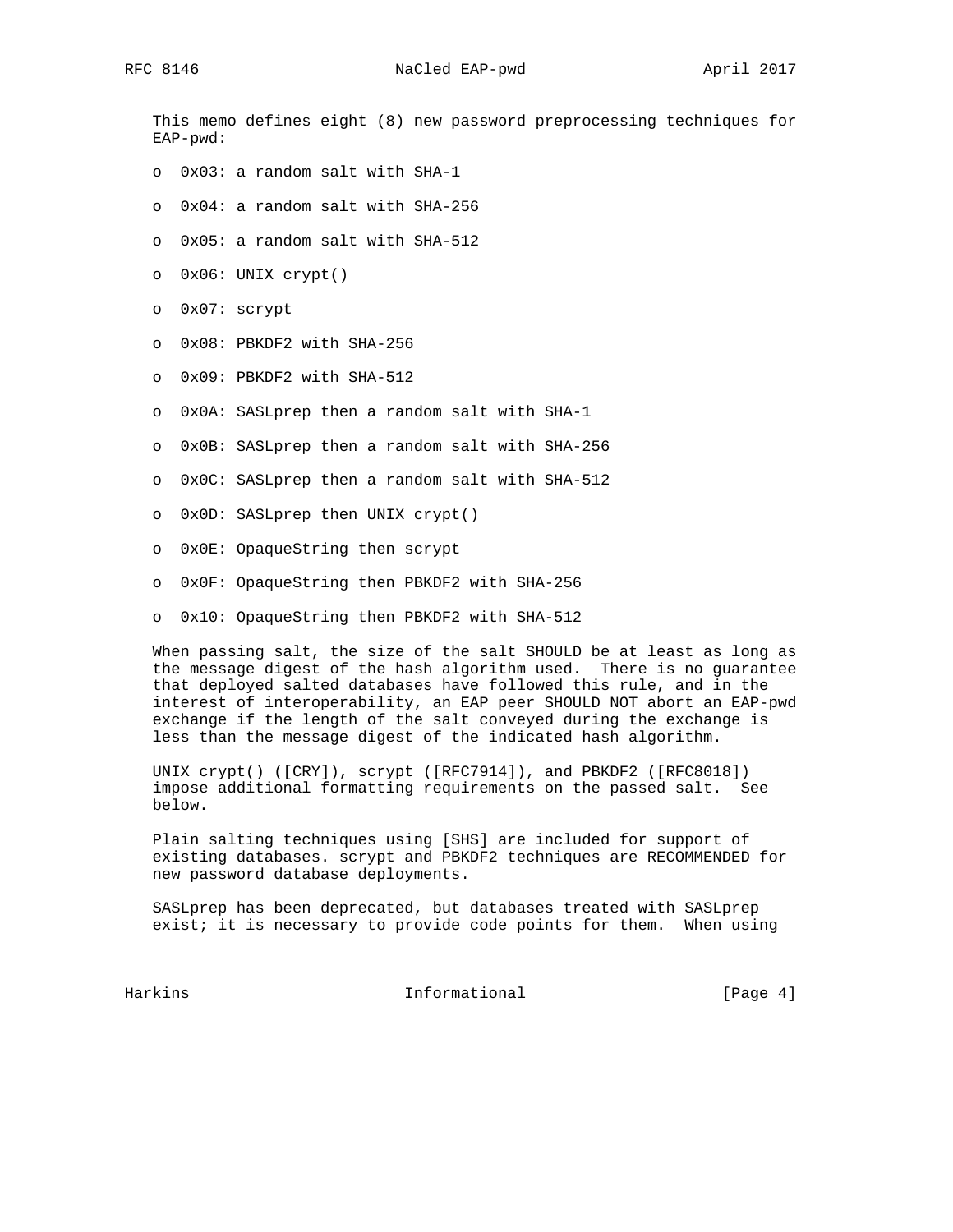SASLprep, a password SHALL be considered a "stored string" per [RFC3454]; therefore, unassigned code points are prohibited. The output of SASLprep SHALL be the binary representation of the processed UTF-8 character string. Prohibited output and unassigned code points encountered in SASLprep preprocessing SHALL cause a failure of preprocessing, and the output SHALL NOT be used with EAP pwd.

When performing one of the preprocessing techniques (0x0E-0x10), the password SHALL be a UTF-8 string and SHALL be preprocessed by applying the Preparation and Enforcement steps of the OpaqueString profile in [RFC7613] to the password. The output of OpaqueString, also a UTF-8 string, becomes the EAP-pwd password and SHALL be hashed with the indicated algorithm.

 There is a large number of deployed password databases that use salting and hashing in the style of [RFC7616], but these deployments require a nonce contribution by the client (as well as the server), and EAP-pwd does not have the capability to provide that information.

2.2. The Salting of a Password

 For both parties to derive the same salted password, there needs to be a canonical method of salting a password. When using EAP-pwd, a password SHALL be salted by hashing the password followed by the salt using the designated hash function:

salted-password = Hash(password | salt)

 The server stores the salted-password, and the salt, in its database and the client derives the salted password on the fly.

2.3. Using UNIX crypt

 Different algorithms are supported with the UNIX crypt() function. The particular algorithm used is indicated by prepending an encoding of "setting" to the passed salt. The specific algorithm used is opaque to EAP-pwd as the entire salt, including the encoded "setting", is passed as an opaque string for interpretation by crypt(). The salted password used for EAP-pwd SHALL be the output of crypt():

salted-password = crypt(password, salt)

 The server stores the salted-password, and the encoded algorithm plus salt, in its database and the client derives the salted-password on the-fly.

Harkins Informational [Page 5]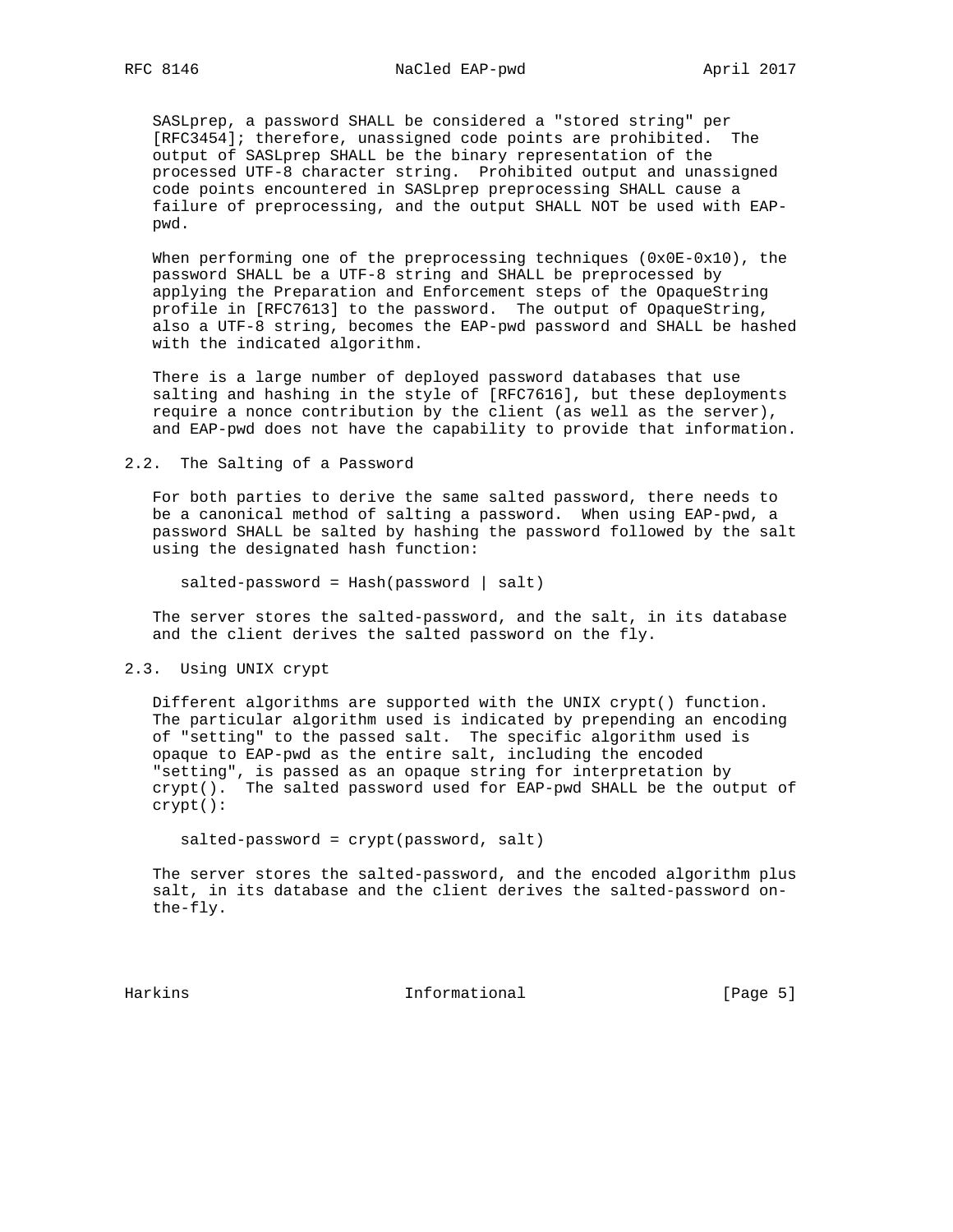If the server indicates a crypt() algorithm that is unsupported by the client, the exchange fails and the client MUST terminate the connection.

2.4. Using scrypt

The scrypt function takes several parameters:

- o N, the cost parameter
- o r, the block size
- o p, the parallelization parameter
- o dkLen, the length of the output

 These parameters are encoded into the "salt" field of the modified EAP-pwd message. Parameters r and dkLen SHALL be 16-bit integers in network order. The other parameters SHALL each be 32-bit integers in network order. The "salt" field that gets transmitted in EAP-pwd SHALL therefore be:

N || r || p || dkLen || salt

where || represents concatenation.

 The value of N represents the exponent taken to the power of two in order to determine the CPU/Memory cost of scrypt -- i.e., the value is 2^N. Per [RFC7914], the resulting CPU/Memory cost value SHALL be less than  $2^{\wedge}(128 * r / 8)$ , and the value p SHALL be less than or equal to  $((2^332 - 1) * 32) / (128 * r)$ .

 Note: EAP-pwd uses the salted password directly as the authentication credential and will hash it with a counter in order to obtain a secret element in a finite field. Therefore, it makes little sense to use dkLen greater than the length of the digest produced by the underlying hash function, but the capability is provided to do so anyway.

### 2.5. Using PBKDF2

The PBKDF2 function requires two parameters:

- o c, the iteration count
- o dkLen, the length of the output

Harkins **Informational Informational** [Page 6]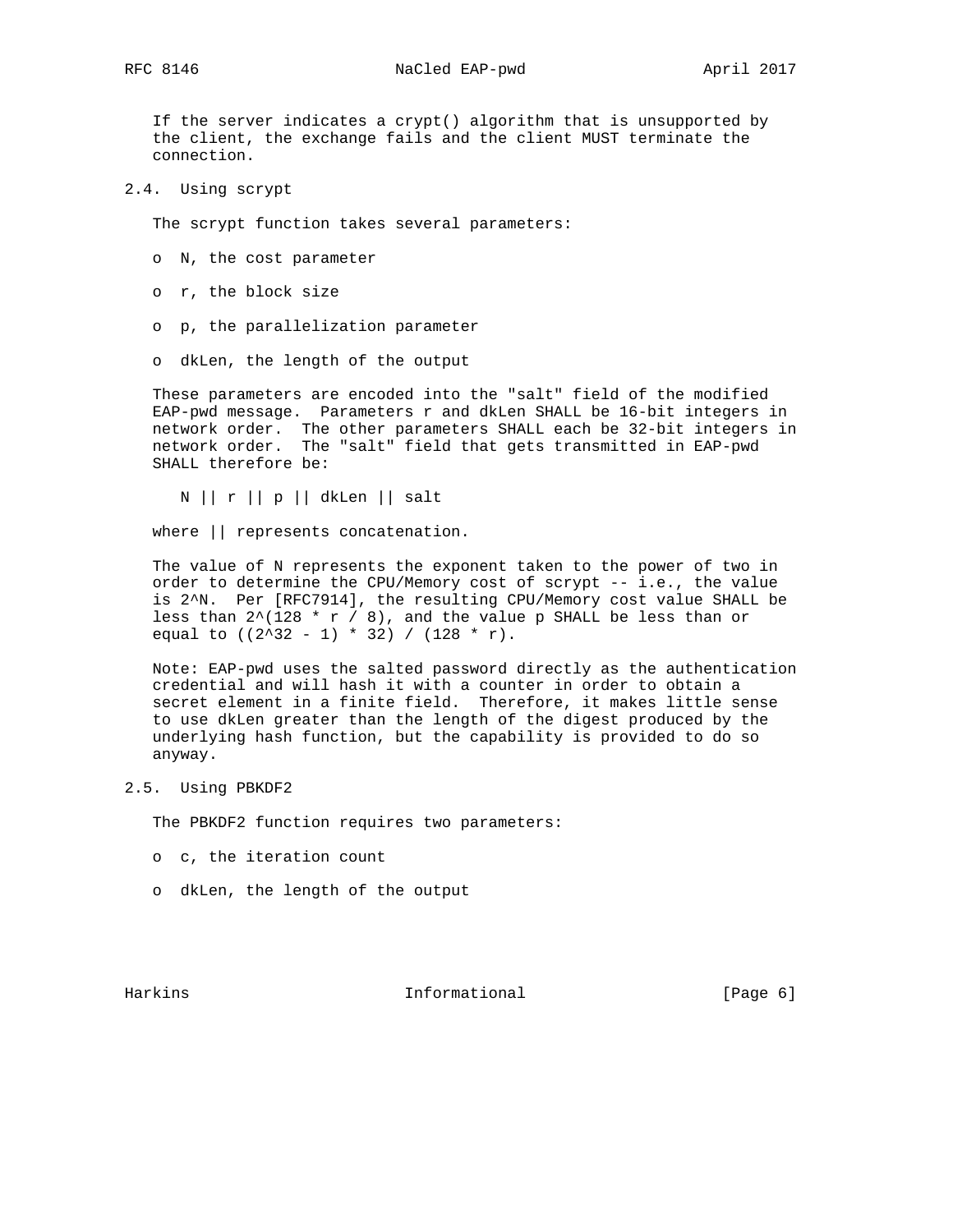These parameters are encoded into the "salt" field of the modified EAP-pwd message. The parameters SHALL be 16-bit integers in network order. The "salt" field that gets transmitted in EAP-pwd SHALL therefore be:

c || dkLen || salt

where || represents concatenation.

 Note: EAP-pwd uses the salted password directly as the authentication credential and will hash it with a counter in order to obtain a secret element in a finite field. Therefore, it makes little sense to use a dkLen greater than the length of the digest produced by the underlying hash function, but the capability is provided to do so anyway.

2.6. Protocol Modifications

 Like all EAP methods, EAP-pwd is server initiated, and the initial identity supplied by the client is not useful for authentication purposes. Because of this, the server is required to indicate its intentions, including the password preprocessing it wishes to use, before it knows the true identity of the client. This prevents the server from supporting multiple salt digests simultaneously in a single password database. To support multiple salt digests simultaneously, it is necessary to maintain multiple password databases and use the routable portion of the client identity to select one when initiating EAP-pwd.

 The server uses the EAP-pwd-ID/Request to indicate the password preprocessing technique. The client indicates its acceptance of the password preprocessing technique and identifies itself in the EAP pwd-ID/Response. If the client does not accept any of the offered preprocessing techniques, it SHALL terminate the exchange. Upon receipt of the EAP-pwd-ID/Response, the server knows the identity of the client and can look up the client's salted password and the salt from the database. The server adds the length of the salt and the salt itself to the EAP-pwd-Commit/Request message (see Section 2.7).

 The server can fix the password element (Section 2.8.3 of [RFC5931]) as soon as the salted password has been looked up in the database. The client, though, is required to wait until receipt of the server's EAP-pwd-Commit/Request before it begins fixing the password element.

Harkins **Informational Informational** [Page 7]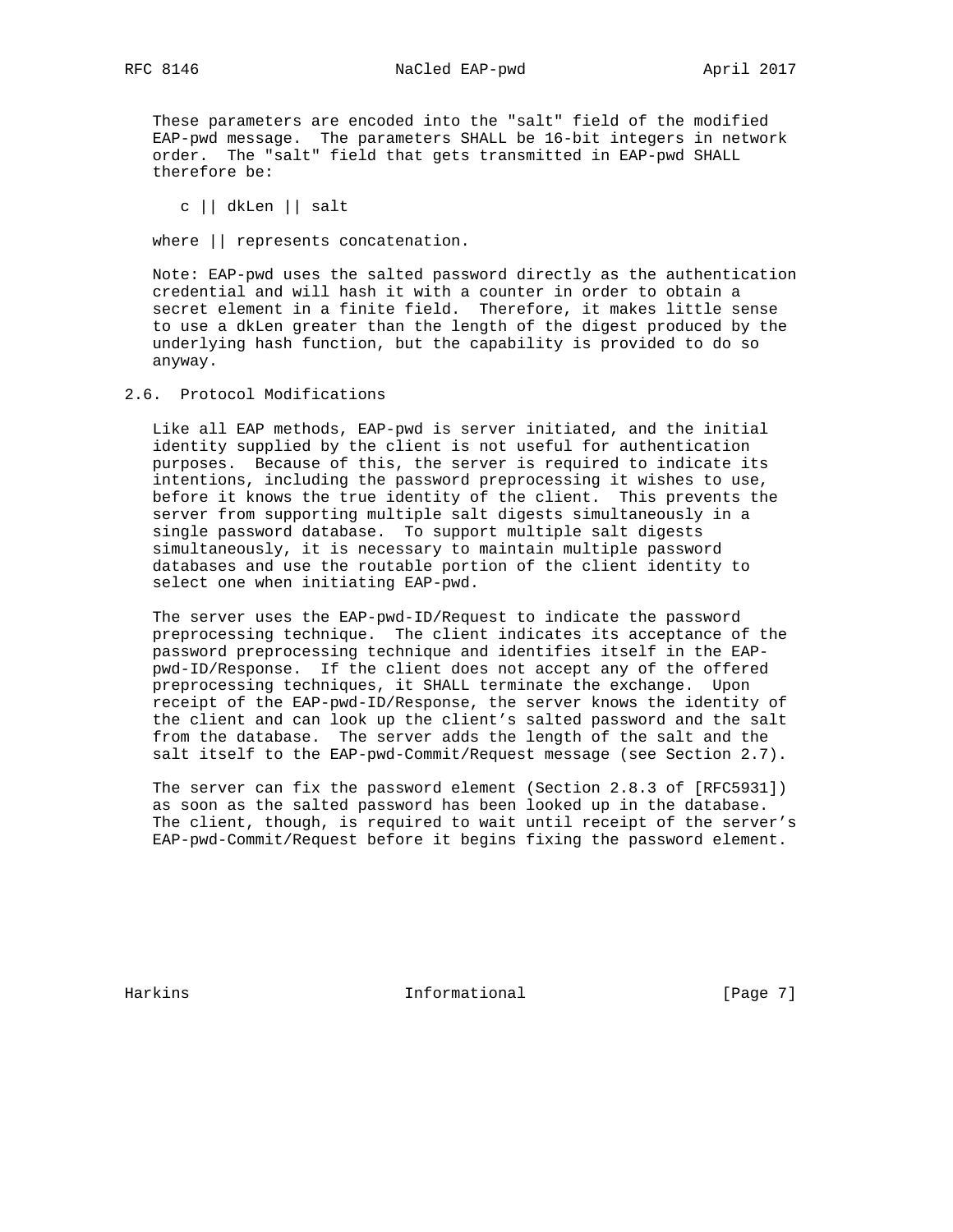## 2.7. Payload Modifications

 When a salted password preprocessing technique is agreed upon during the EAP-pwd-ID exchange, the EAP-pwd-Commit payload is modified to include the salt and salt length (see Figure 1). The server passes the salt and salt length in the EAP-pwd-Commit/Request; the client's EAP-pwd-Commit/Response is unchanged, and it MUST NOT echo the salt length and salt in its EAP-pwd-Commit/Response.



Figure 1: Salted EAP-pwd-Commit/Request

 The "salt-len" SHALL be non-zero, and it indicates the length, in octets, of the salt that follows. The "Salt" SHALL be a binary string. The "Element" and "Scalar" are encoded according to Section 3.3 of [RFC5931].

 Note: when a non-salted password preprocessing method is used, for example, any of the methods from [RFC5931], the EAP-pwd-Commit payload MUST NOT be modified to include the salt and salt length.

3. IANA Considerations

 IANA has allocated fourteen (14) values from the "password preprocessing method registry" established by [RFC5931].

Harkins 1nformational 1999 [Page 8]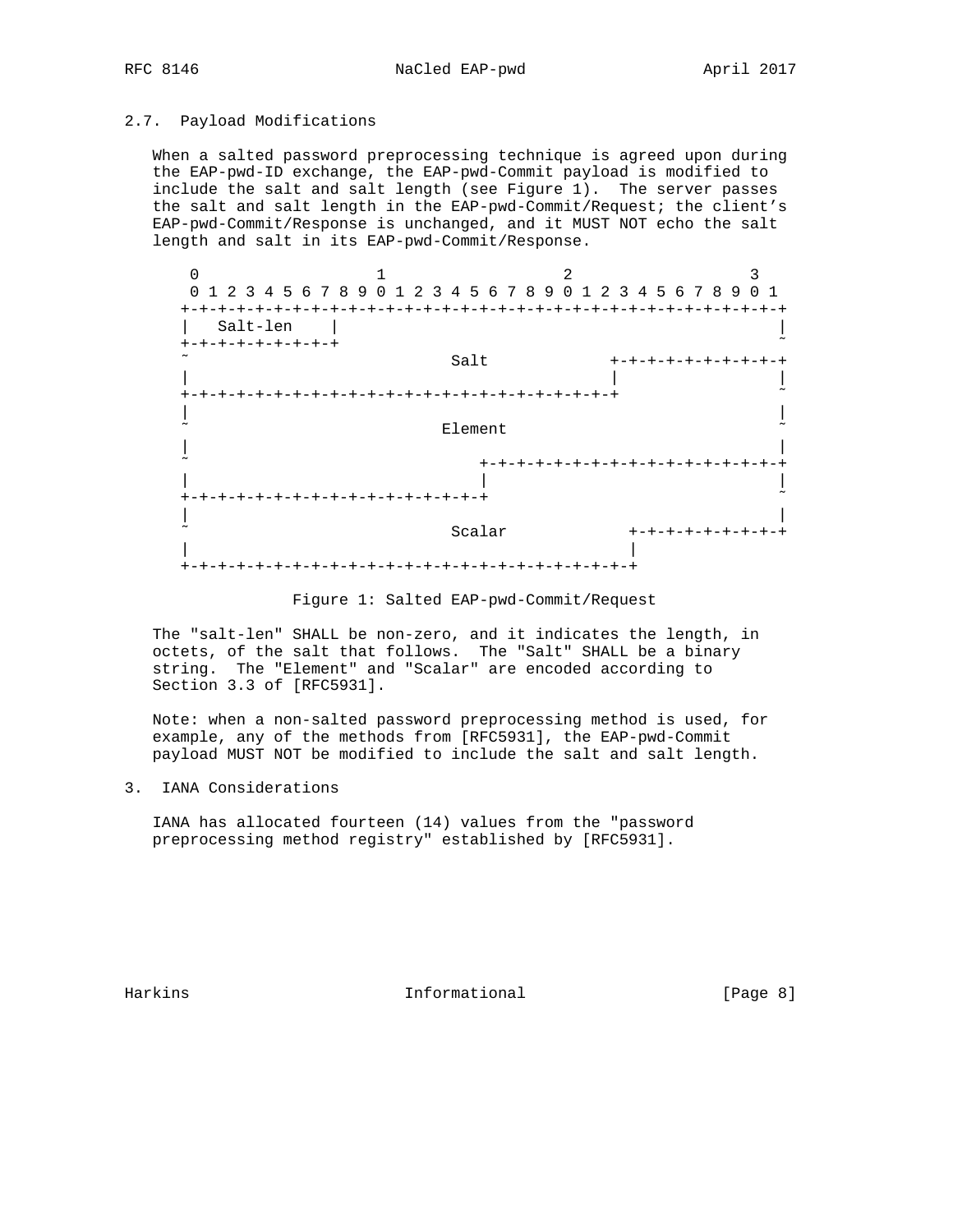#### 4. Security Considerations

 EAP-pwd requires each side to produce an identical representation of the (processed) password before the password element can be fixed. This symmetry undercuts one of the benefits to salting a password database because the salted password from a compromised database can be used directly to impersonate the EAP-pwd client -- since the plaintext password need not be recovered, no dictionary attack is needed. While the immediate effect of such a compromise would be compromise of the server, the per-user salt would still prevent the adversary from recovering the password, barring a successful dictionary attack, to use for other purposes.

 Salted password databases used with EAP-pwd MUST be afforded the same level of protection as databases of plaintext passwords.

 Hashing a password with a salt increases the work factor for an attacker to obtain the cleartext password, but dedicated hardware makes this increased work factor increasingly negligible in real world scenarios. Cleartext password databases SHOULD be protected with a scheme that uses a sequential memory hard function such as [RFC7914].

 EAP-pwd sends the salt in the clear. If EAP-pwd is not tunneled in another, encrypting, EAP method, an adversary that can observe traffic from server to authenticator or from authenticator to client would learn the salt used for a particular user. While knowledge of a salt by an adversary may be of a somewhat dubious nature (pre-image resistance of the hash function used will protect the client's password and, as noted above, the database of salted passwords must still be protected from disclosure), it does represent potential additional meta-data in the hands of a untrusted third party.

### 5. References

- 5.1. Normative References
	- [CRY] Linux Programmer's Manual, "CRYPT(3)", August 2015, <http://man7.org/linux/man-pages/man3/crypt.3.html>.
	- [RFC2119] Bradner, S., "Key words for use in RFCs to Indicate Requirement Levels", BCP 14, RFC 2119, DOI 10.17487/RFC2119, March 1997, <http://www.rfc-editor.org/info/rfc2119>.

Harkins **Informational Informational** [Page 9]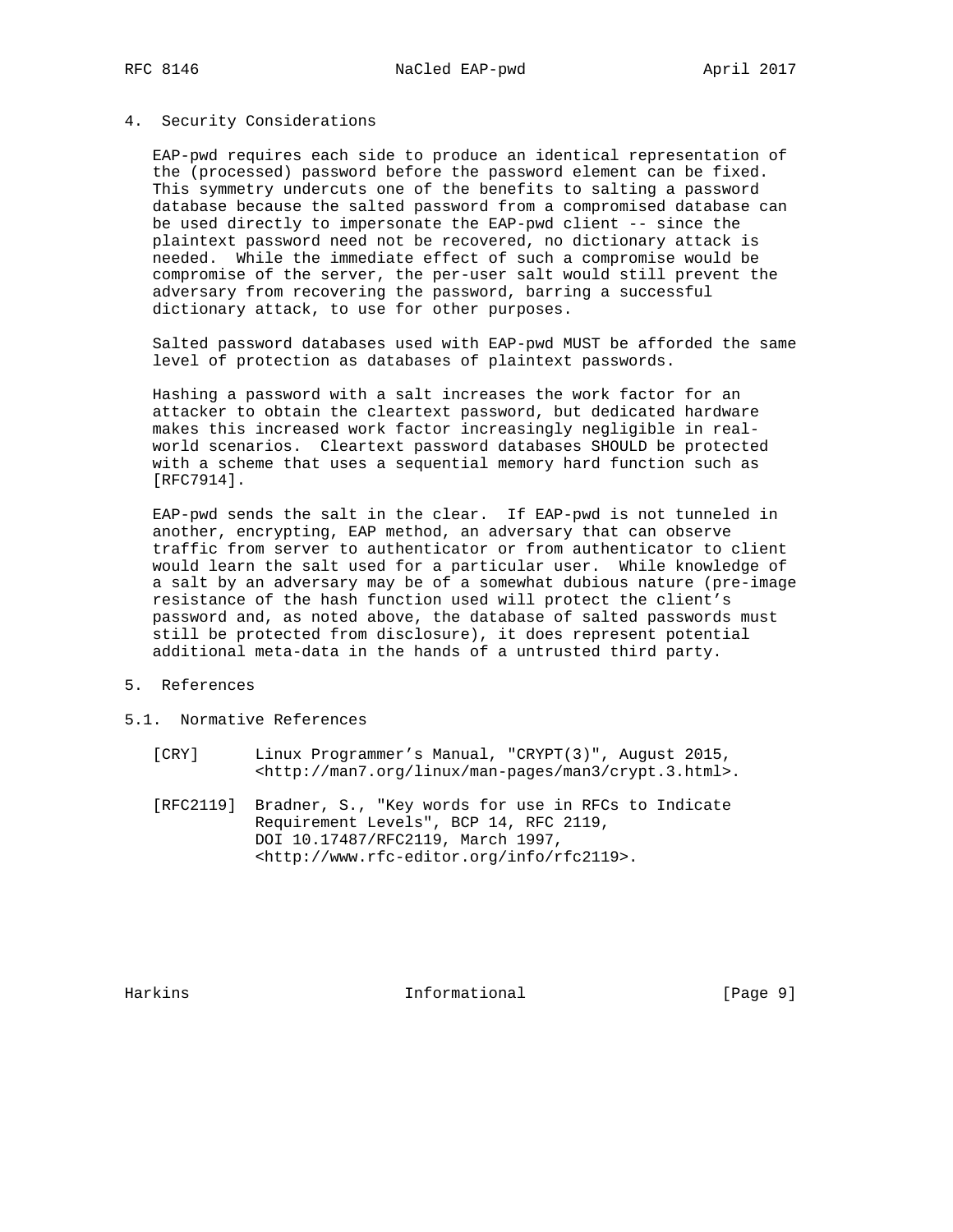- [RFC3454] Hoffman, P. and M. Blanchet, "Preparation of Internationalized Strings ("stringprep")", RFC 3454, DOI 10.17487/RFC3454, December 2002, <http://www.rfc-editor.org/info/rfc3454>.
- [RFC5931] Harkins, D. and G. Zorn, "Extensible Authentication Protocol (EAP) Authentication Using Only a Password", RFC 5931, DOI 10.17487/RFC5931, August 2010, <http://www.rfc-editor.org/info/rfc5931>.
- [RFC7613] Saint-Andre, P. and A. Melnikov, "Preparation, Enforcement, and Comparison of Internationalized Strings Representing Usernames and Passwords", RFC 7613, DOI 10.17487/RFC7613, August 2015, <http://www.rfc-editor.org/info/rfc7613>.
- [RFC7914] Percival, C. and S. Josefsson, "The scrypt Password-Based Key Derivation Function", RFC 7914, DOI 10.17487/RFC7914, August 2016, <http://www.rfc-editor.org/info/rfc7914>.
- [RFC8018] Moriarty, K., Ed., Kaliski, B., and A. Rusch, "PKCS #5: Password-Based Cryptography Specification Version 2.1", RFC 8018, DOI 10.17487/RFC8018, January 2017, <http://www.rfc-editor.org/info/rfc8018>.
- [SHS] National Institute of Standards and Technology, "Secure Hash Standard (SHS)", FIPS PUB 180-4, DOI 10.6028/NIST.FIPS.180-4, August 2015, <http://csrc.nist.gov/publications/fips/fips180-4/ fips-180-4.pdf>.
- 5.2. Informative References
	- [RFC7616] Shekh-Yusef, R., Ed., Ahrens, D., and S. Bremer, "HTTP Digest Access Authentication", RFC 7616, DOI 10.17487/RFC7616, September 2015, <http://www.rfc-editor.org/info/rfc7616>.
	- [RFC7664] Harkins, D., Ed., "Dragonfly Key Exchange", RFC 7664, DOI 10.17487/RFC7664, November 2015, <http://www.rfc-editor.org/info/rfc7664>.

Harkins 10 Informational [Page 10]